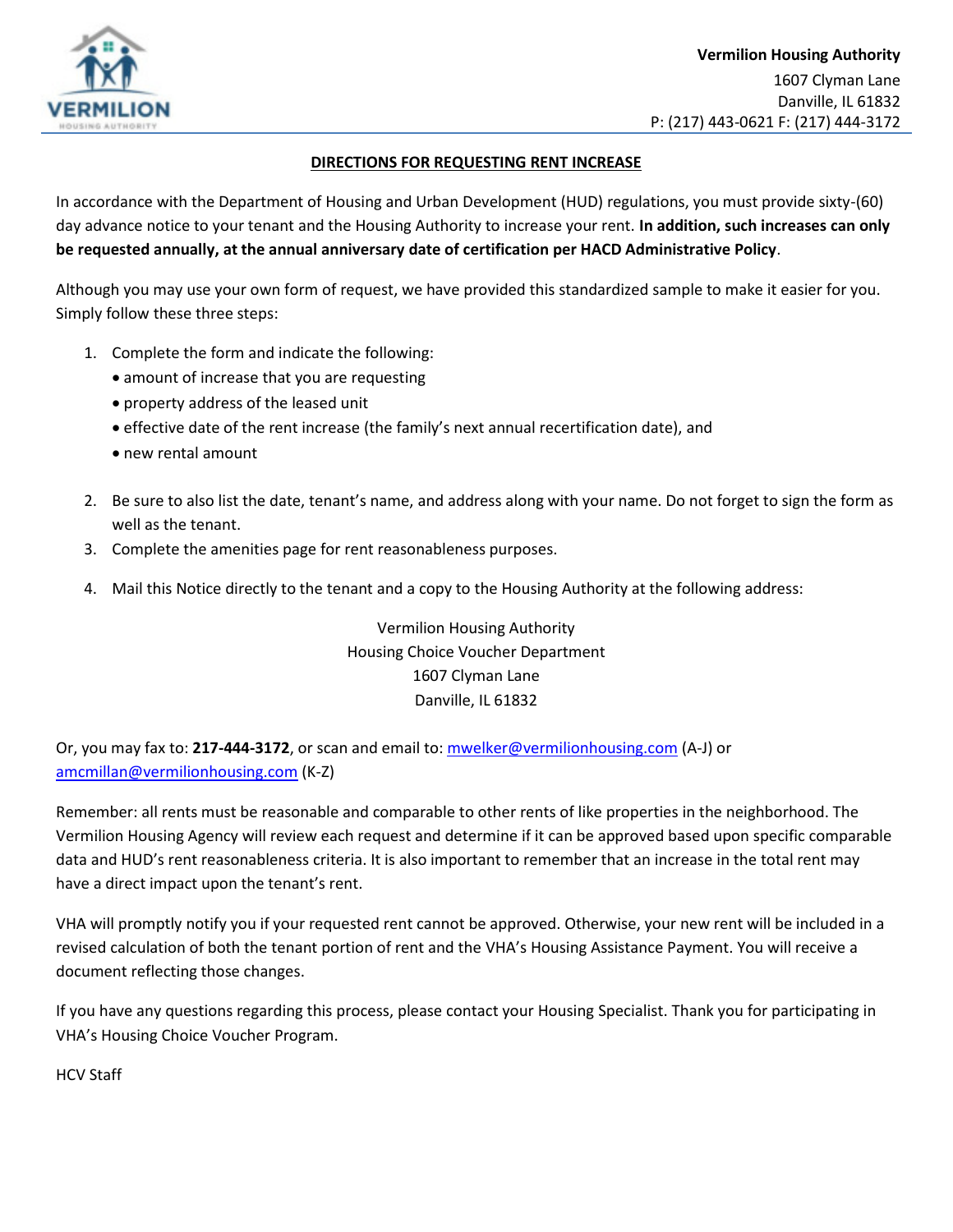## **NOTICE TO INCREASE RENT**

| Date:   |  |  |  |
|---------|--|--|--|
| Tenant: |  |  |  |

 $\overline{\phantom{a}}$  ,  $\overline{\phantom{a}}$  ,  $\overline{\phantom{a}}$  ,  $\overline{\phantom{a}}$  ,  $\overline{\phantom{a}}$  ,  $\overline{\phantom{a}}$  ,  $\overline{\phantom{a}}$  ,  $\overline{\phantom{a}}$  ,  $\overline{\phantom{a}}$  ,  $\overline{\phantom{a}}$  ,  $\overline{\phantom{a}}$  ,  $\overline{\phantom{a}}$  ,  $\overline{\phantom{a}}$  ,  $\overline{\phantom{a}}$  ,  $\overline{\phantom{a}}$  ,  $\overline{\phantom{a}}$ 

Dear Tenant:

This notice is to inform you that I am requesting an increase of \$\_\_\_\_\_\_\_\_\_ to the contract rent ("Rent") for the property you lease located at\_\_\_\_\_\_\_\_\_\_\_\_\_\_\_\_\_\_\_\_\_\_\_\_\_\_\_\_\_\_\_\_\_\_\_\_\_\_\_\_\_\_\_\_\_\_\_\_\_\_\_\_\_\_\_\_\_\_\_\_\_\_\_\_\_\_\_\_. This increase will be effective the first day of \_\_\_\_\_\_\_\_\_\_\_\_, 20\_\_\_ ("the Effective Date"). A copy of this request is also being submitted to the Vermilion Housing Authority ("VHA") Housing Choice Voucher Department for approval. Therefore, if approved by the HACD, the new rent for your Lease Agreement on the Effective Date will be \$

**NOTE**: This change **may** also increase your portion of the contract rent under the Housing Choice Voucher Program.

I am providing you with this Notice at least sixty (60) days in advance of the Effective Date, in accordance with the Housing Choice Voucher Program regulations. If you decide to terminate the Lease Agreement, you must provide proper notice to both the VHA Housing Choice Voucher Department and the owner. When relocating with Section 8 assistance, you should contact your Housing Choice Voucher Housing Specialist to obtain the necessary forms.

The Lease Agreement, subject to VHA approval, will automatically continue with the change to the Rent, unless it is properly terminated.

Owner/Agent: \_\_\_\_\_\_\_\_\_\_\_\_\_\_\_\_\_\_\_\_\_\_\_\_\_\_\_\_\_\_

SIGNATURE OF OWNER/AGENT: \_\_\_\_\_\_\_\_\_\_\_\_\_\_\_\_\_\_\_\_\_\_\_\_\_\_\_\_\_\_

SIGNATURE OF TENANT: \_\_\_\_\_\_\_\_\_\_\_\_\_\_\_\_\_\_\_\_\_\_\_\_\_\_\_\_\_\_\_\_\_\_\_\_\_\_\_

CC: Vermilion Housing Authority